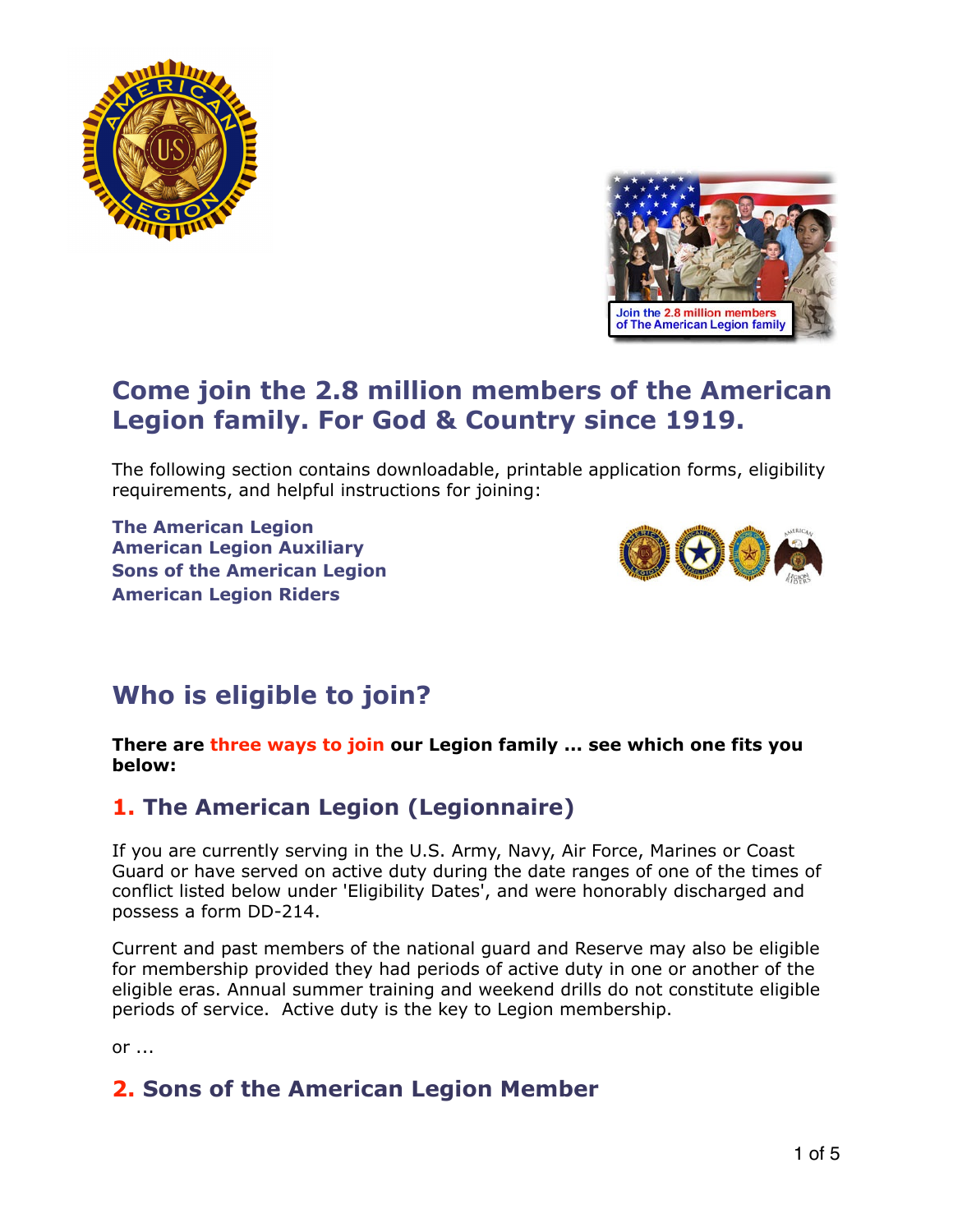To be eligible, you must be a male descendant (includes stepsons and adopted sons) of a member of The American Legion.

or ...

You would also be eligible to join the Sons of The American Legion if you are the male descendant (Stepsons and Adopted Sons included) of a veteran who died in service during one of the date ranges listed below under 'Eligibility Dates'.

or ...

You would also be eligible to join the Sons of The American Legion if you are the male descendant (Stepsons and Adopted Sons included) of a veteran who died subsequent to his or her honorable discharge from service during one of the date ranges listed below, under 'Eligibility Dates'.

or ...

You would also be eligible to join the Sons of The American Legion if you are the male descendant (stepsons and adopted sons included) of a veteran who died in service during one of the date ranges listed below, under 'Eligibility Dates'.

### **3. American Legion Auxiliary Member**

If you are the Mother, Wife, Daughter, Sister, Granddaughter, Great-Granddaughter or Grandmother of a veterans who is a member, or a deceased veteran who qualifies as a member.

or ...

If qualifying for yourself, if you are in the service or have served during one of the date ranges listed below, under 'Eligibility Dates', and were honorably discharged. You can also have a dual membership of both the Legion, and Legion Auxiliary.

### **Legion Rider Member**

All members of the American Legion Riders must be a current member of the American Legion, Auxiliary or Son of the American Legion. Establish and maintain membership by owning a motorcycle licensed and insured as required by state law.

### **Transfer Membership from Existing Post**

Submit membership form indicating you are a member of another active Post.

The below dates reflect eligibility requirements for either yourself OR the veteran through whom you are applying for membership in the case of the Sons of the American Legion, or American Legion Auxiliary.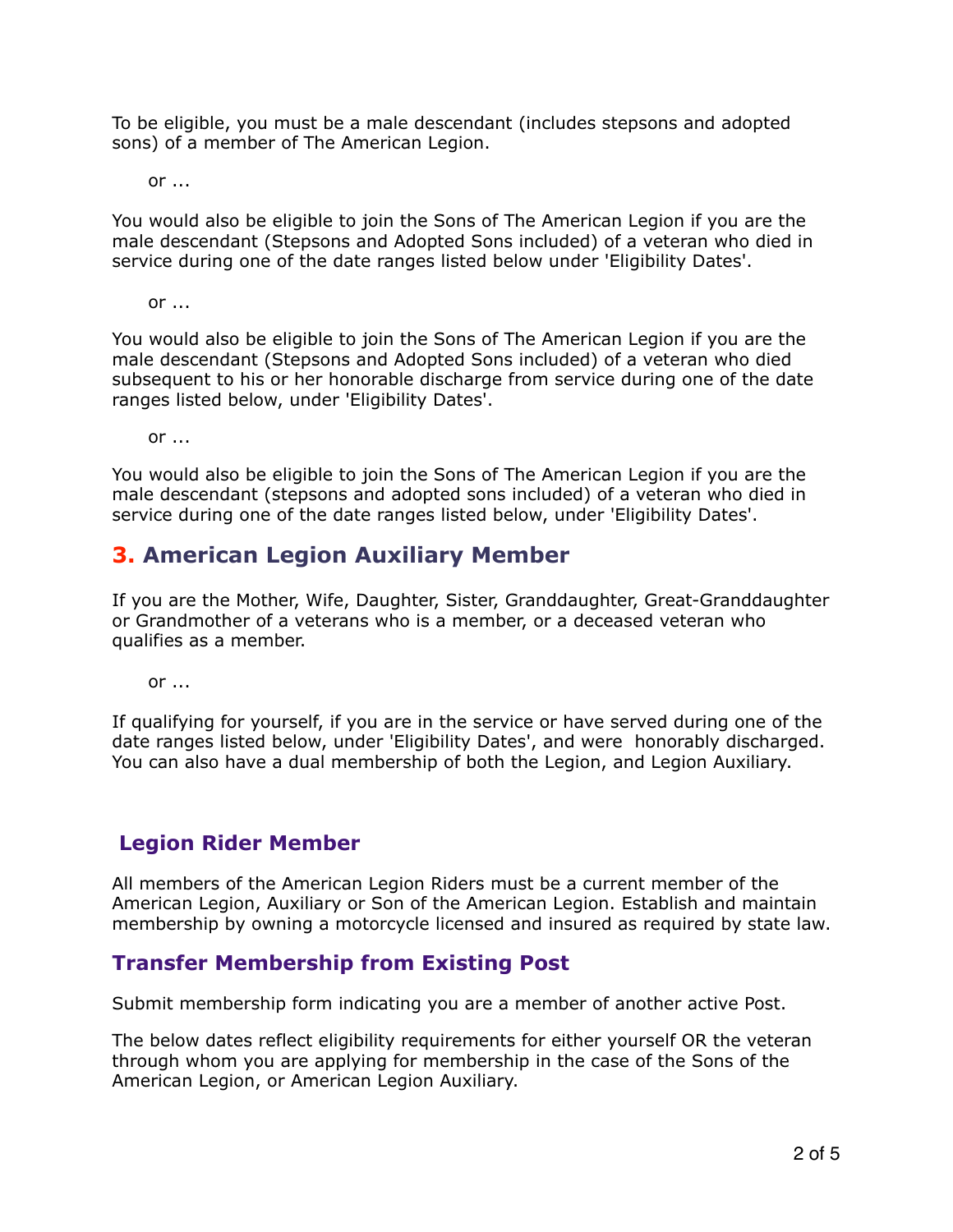### **World War I**

April 6, 1917 to November 11, 1918

### **World War II (as Veteran) to Present**

December 7, 1941- Present

### **World War II (as Merchant Marine)**

December 7, 1941 to August 15, 1945

## **I am eligible to join, now how do I prove it?**

The American Legion establishes proof of eligibility based on a **DD-214 form**. The DD-214, or DD Form 214 is a document of the United States armed forces issued by the Department of Defense upon a military service member's separation or discharge from the active duty military.

The full name of the document is "Defense Department Form 214", however the document is often shortened to be called a DD-214, DD Form 214 or simply as a "sep doc". A DD-214 is also commonly referred to as "Discharge Papers", however this is slightly misleading as the document is more often issued for release from active duty and transfers to the inactive reserves than it is for final discharge from the military.

DD-214 is widely regarded as one of the most important documents in the military as it is a complete record of a service member's time in the military, awards and medals, and other pertinent service information such as promotions, combat service or overseas service, and Military Occupational Specialty identifiers. **DD-214 is commonly used by various government agencies, chief among them the Department of Veterans Affairs, to secure veteran benefits.** 

# **Where can I find the DD-214 form?**

If the veteran through whom you qualify doesn't already have their DD-214 form readily available then the National Personnel Records Center (NPRC) has provided a website for veterans to gain access to their DD-214 online: www.vetrecs.archives.gov. This may be particularly helpful when a veteran needs a copy of his DD-214 for employment purposes or for membership in The American Legion.

Veterans and the next of kin of deceased veterans may now use a new online military personnel records system to request documents. Other individuals with a need for documents must still complete the Standard Form 180, which can also be downloaded from the online web site. Because the person making the request will be asked to supply all information essential for NPRC to process the request, delays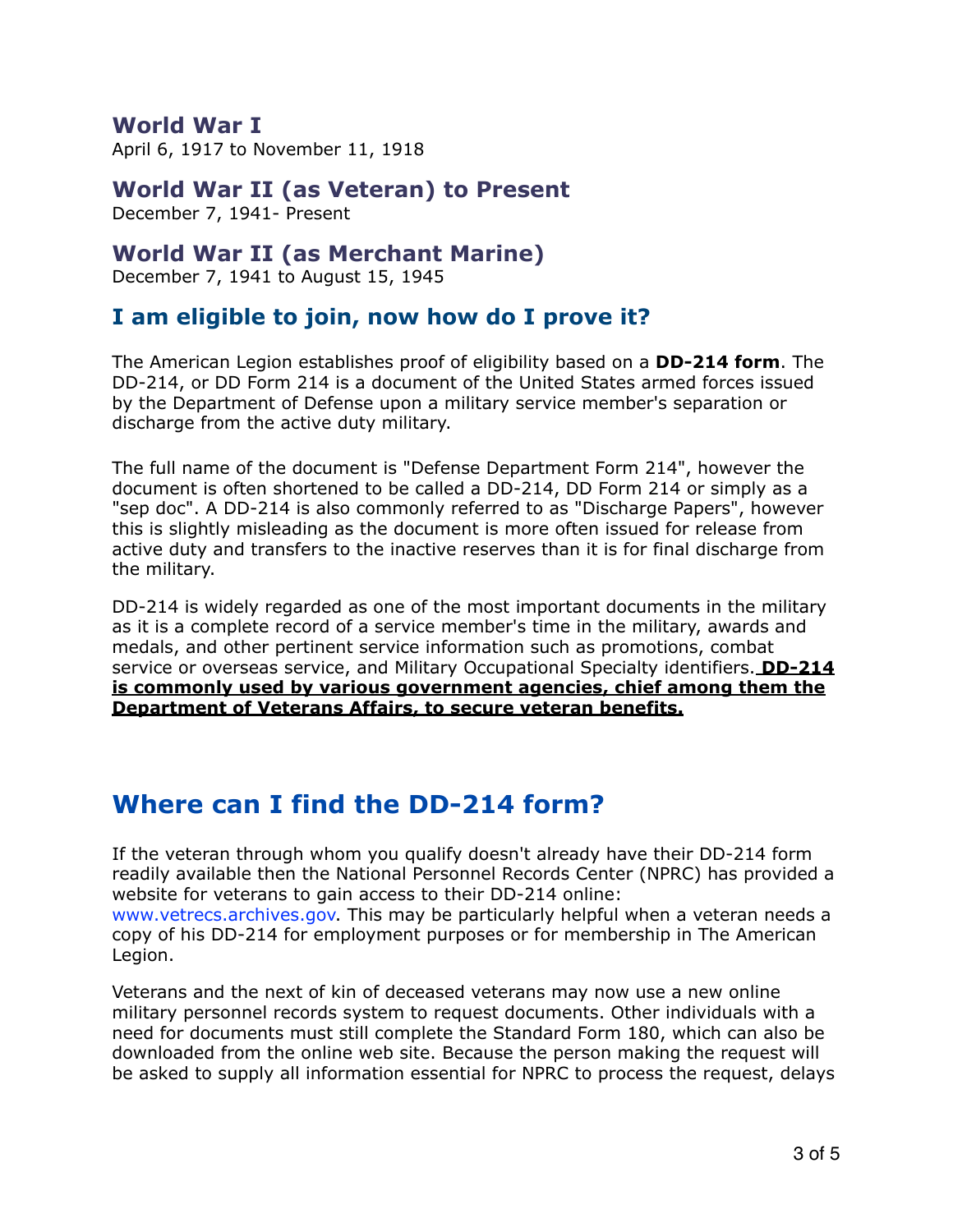that normally occur when NPRC has to ask veterans for additional information will be minimized.

## **I have the DD-214 form, what's next?**

## **This is what you need to do to join the American Legion Matthew Blount Post 555.**

- 1. Complete application form
- 2. Include copy of your DD-214 or Discharge Certificate if available.

 If documents are not available, submit your application without documents and request for the DD-214 per above instructions. DD-214 can be

submitted at a later date following submission of application.

- 3. Check for \$45 for new members payable to: "American Legion Matthew Blount Post 555"
- 4. Either mail the form and membership fee or bring to the next meeting on the first Thursday of the month at 1815 hours.

 *American Legion Post 555 50 Racquet Club Parkway Pelham, AL 35124* 

If you have any questions, either send an email [commander@alpost555.com](mailto:commander@alpost555.com) or call our Office at (205) 6781375 and we will be happy to help you.

# **Additional Benefits:**

In addition to being welcomed as a valued member of our Post, as a member you will also have a large number of member benefits listed at www.legion.org/ members/benefits with national companies when staying in hotels, renting vehicles, moving, buying computers or even sending someone flowers!

# **Downloadable/Printable Application Forms**

#### **Format of the Forms**

In order to view these membership applications, you will need to have Adobe Acrobat Reader, a free program, installed. If you do not already have Adobe Reader installed then click on the "Get Adobe Reader" button below for a free copy.



 **<**set up link to adobe**>** 

**Download the Forms**